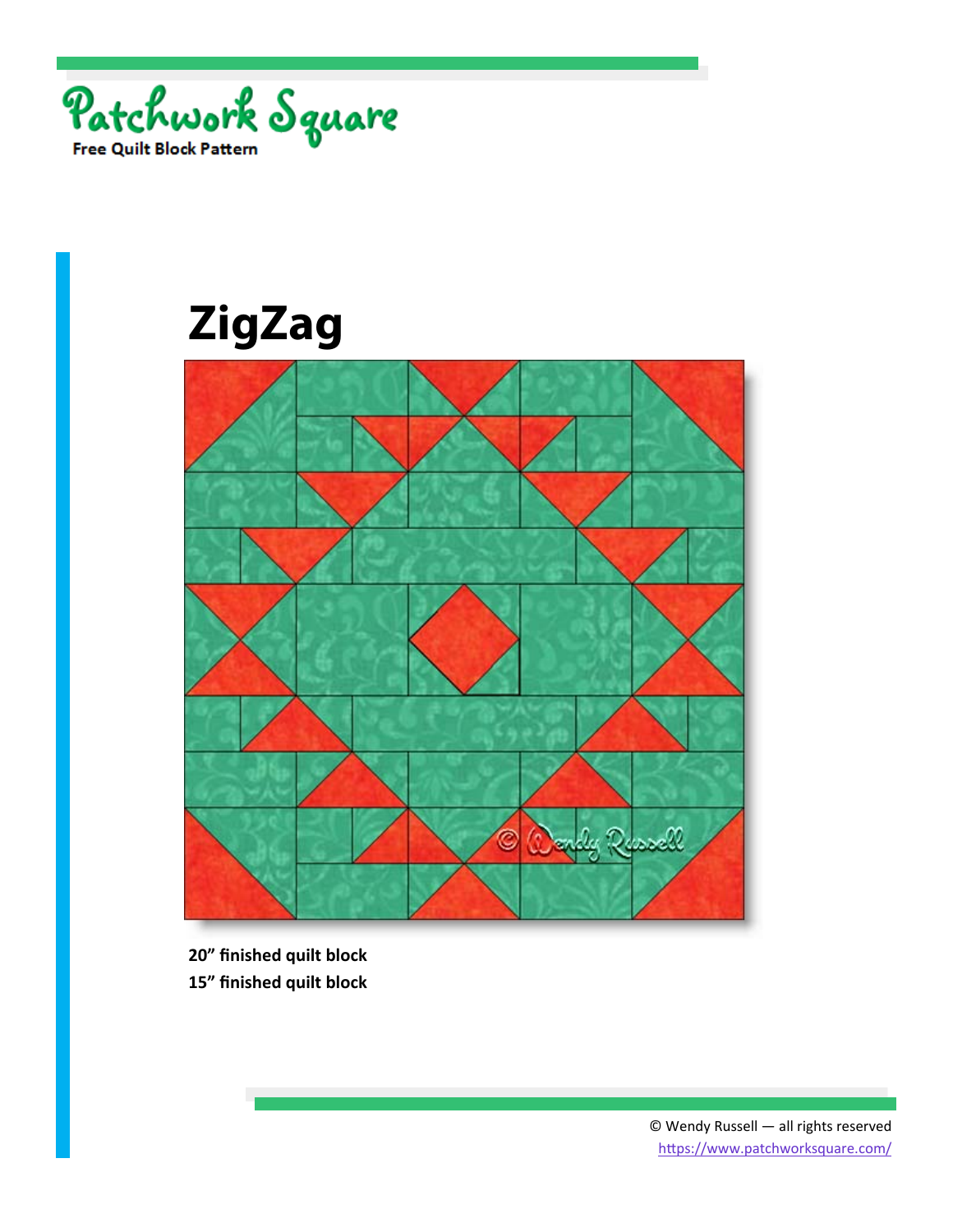

**ZigZag**

**20" finished quilt block** 

**Fabric Placement** 



**1 Fabric 1** Cut 8 squares 2 ½" Cut 2 squares 4 ½" Cut 10 rectangles  $2 \frac{1}{2}$ " x 4  $\frac{1}{2}$ " Cut 2 rectangles  $2 \frac{1}{2}$  x  $8 \frac{1}{2}$ Cut 2 squares 4 ⅞" and bisect on one diagonal Cut 14 squares 2 ⅞" and bisect on one diagonal Cut 2 squares 5 ¼" and bisect on both diagonals *(you will have two extra triangles left over)* **2 Fabric 2**  Cut 1 square 3 ⅜" (for centre) Cut 2 squares 4 ⅞" and bisect on one diagonal Cut 4 squares 2 ⅞" and bisect on one diagonal Cut 4 squares 5 ¼" and bisect on both diagonals *(you will have two extra triangles left over)* **How‐to Notes**  Bisect square on one diagonal Bisect square on both diagonals \*All seam allowances are ¼" unless noted otherwise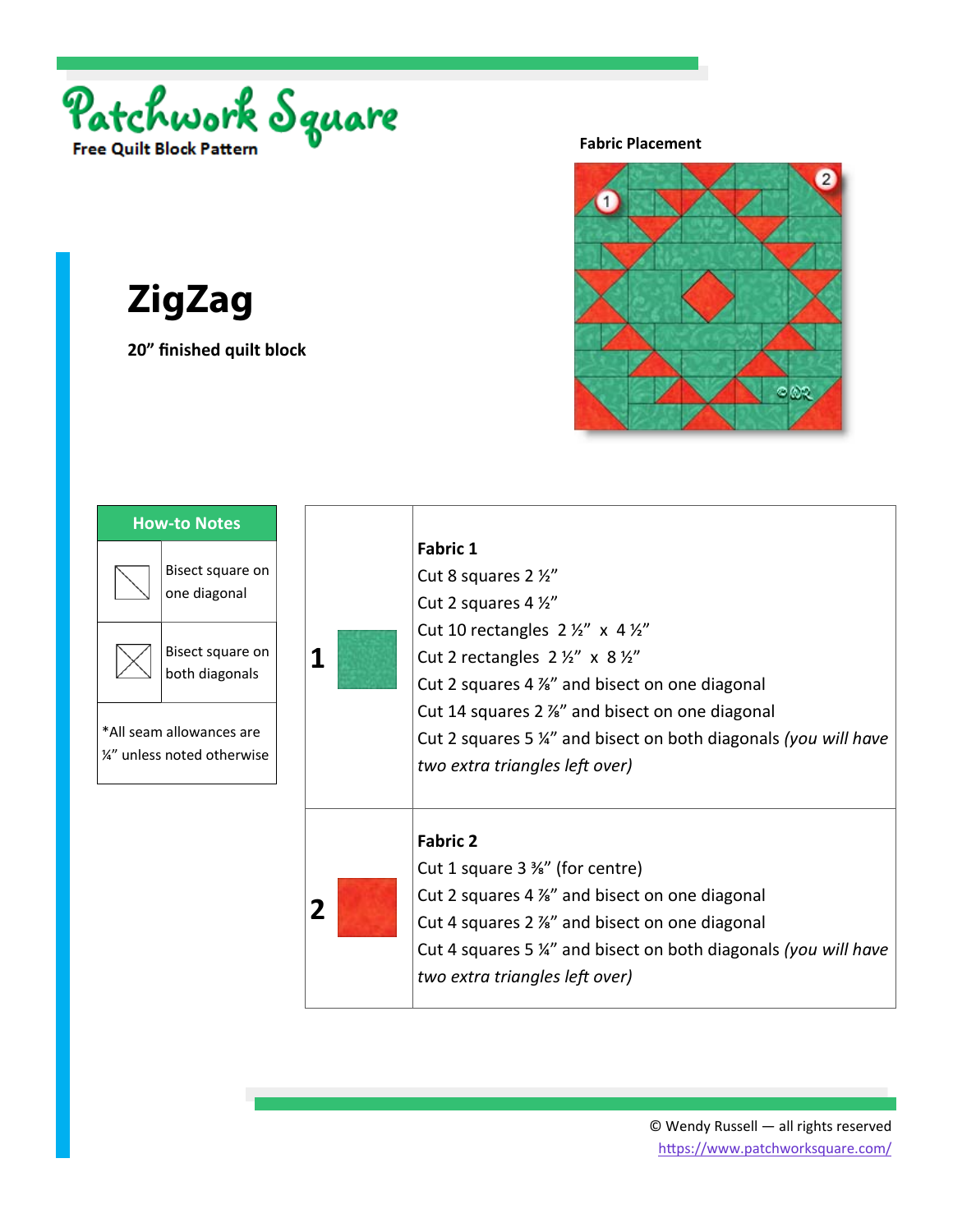

**ZigZag**

**15" finished quilt block** 

**Fabric Placement** 



**1 Fabric 1** Cut 8 squares 2 " Cut 2 squares 3 ½" Cut 10 rectangles  $2'' \times 3 \frac{1}{2}$ Cut 2 rectangles  $2'' \times 6 \frac{1}{2}$ Cut 2 squares 3 ⅞" and bisect on one diagonal Cut 14 squares 2 ⅜" and bisect on one diagonal Cut 2 squares 4 ¼" and bisect on both diagonals *(you will have two extra triangles left over)* **2 Fabric 2**  Cut 1 square 2 ⅝" (for centre) Cut 2 squares 3 ⅞" and bisect on one diagonal Cut 4 squares 2 ⅜" and bisect on one diagonal Cut 4 squares 4 ¼" and bisect on both diagonals *(you will have two extra triangles left over)* **How‐to Notes**  Bisect square on one diagonal Bisect square on both diagonals \*All seam allowances are ¼" unless noted otherwise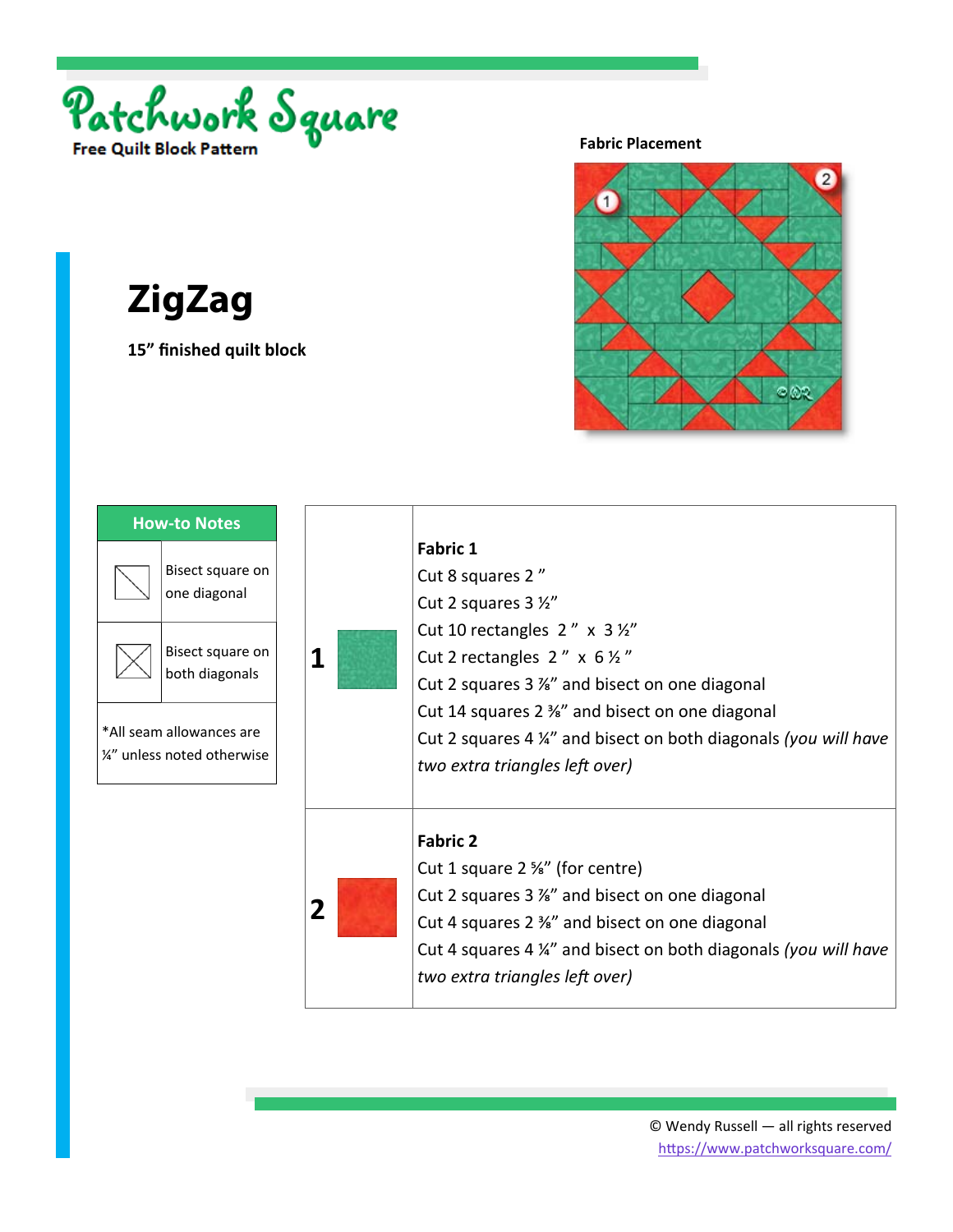





© Wendy Russell — all rights reserved https://www.patchworksquare.com/